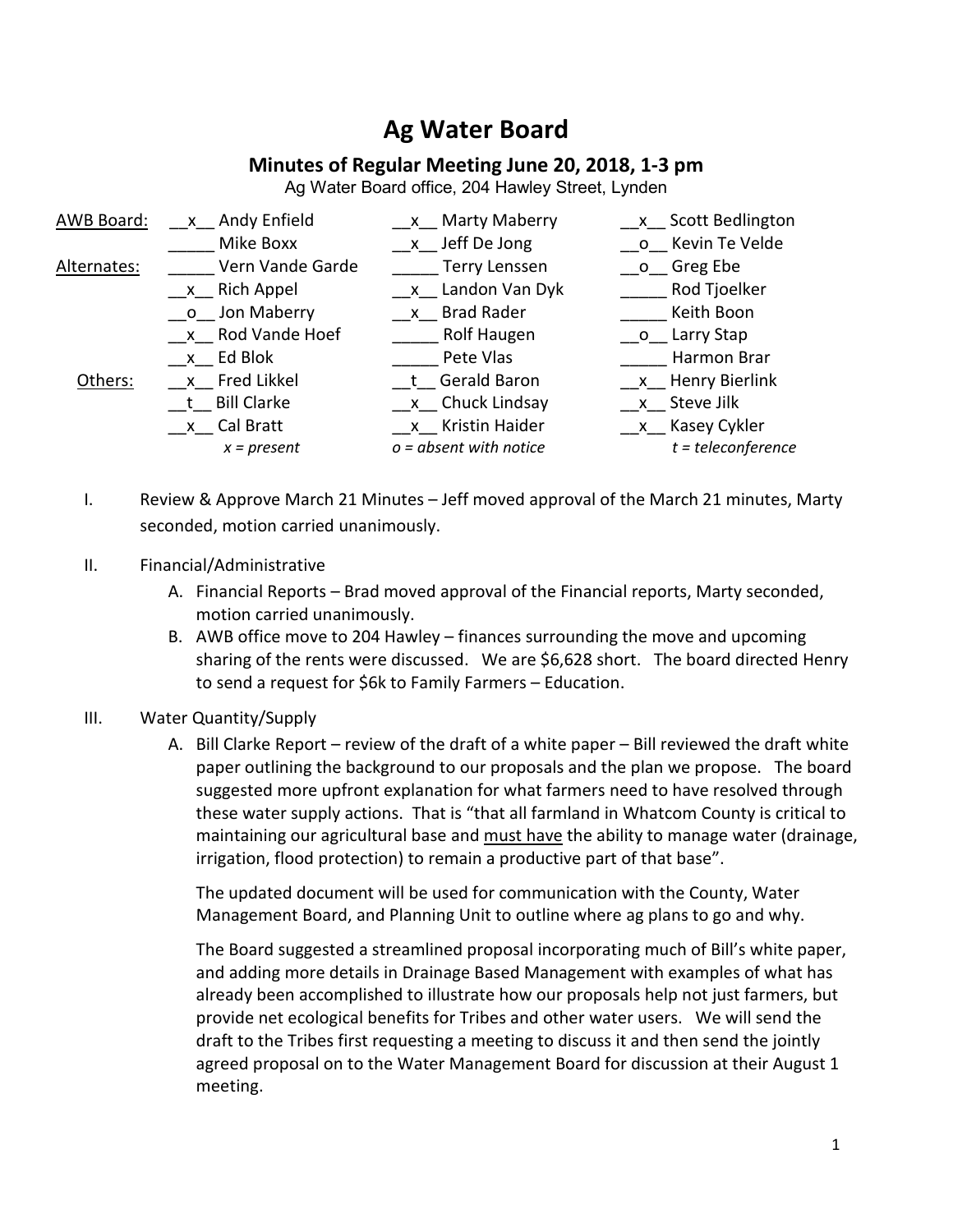- B. Foster Task Force and Pilot Programs
	- i. Bill will be presenting our plans for the Whatcom pilot project to the Joint Legislative Task Force on Friday.
	- ii. We have been preparing a list of potential surface to ground water transfers by July 1 - The list presented to the board was discussed as to how to prioritize the rankings. Andy moved to present the list as presented, allowing for adjustments as needed, Marty seconded, motion carried unanimously. More projects are being recruited and will be presented as options for further stream flow enhancement in the future.

| <b>Priority#</b> | <b>Current Owner</b>   | <b>Drainage</b> |
|------------------|------------------------|-----------------|
| 1                | <b>Greg Smit</b>       | Bertrand        |
| $\mathcal{P}$    | Larry De Haan          | Bertrand        |
| 3                | <b>Terry De Valois</b> | <b>Bertrand</b> |
| 4                | <b>MDM Packing</b>     | Dakota          |
| 5                | Jeff Bedlington        | Fishtrap        |
| 6                | Denny Lenssen          | Fishtrap        |
| 7                | <b>Frank De Vries</b>  | Bertrand        |
| 8                | Twyla Vd. Haak         | Fishtrap        |
| 9                | Dwayne Molendyk        | Kamm            |

- iii. R-E/AESI proposal help WIDs follow-up with conversions Marty moved to approve up to \$8,000 from the AWB Legal Fund to assist in reviewing potential projects and providing a more complete idea of what the costs would be to complete the projects, Andy seconded, motion carried unanimously. The projects will be worked on in order of priority and until the funding limit is reached.
- iv. AWB will apply for funds to cover water right transfer processing and cost share for capital costs as project plans are developed.
- C. Deep Aquifer project and development of a water exchange BBWS Bill will note this and other "new water" projects in his presentation as well. Our hope is to use the opportunities as a Foster Pilot to make clear the need to change some of the laws that inhibit good projects. Steve Jilk noted the PUD will be very interested in partnering with the AWB and others working on water supply. The board agreed that a formal agreement with the PUD, BBWS, and potentially others would be a goal worth pursuing. Henry, Steve, and Dan will draft a proposal for consideration at the September meeting.
- D. Spring Workshop for farmers June  $5<sup>th</sup>$  over 30 attending with several farms that have not been attentive to water issues present.
- E. Water Management Board
	- i. Planning Unit facilitator hired, workplan developing
		- 1. Growth projections and water use options
		- 2. "net ecological benefit" definition is just out
		- 3. Project list developing